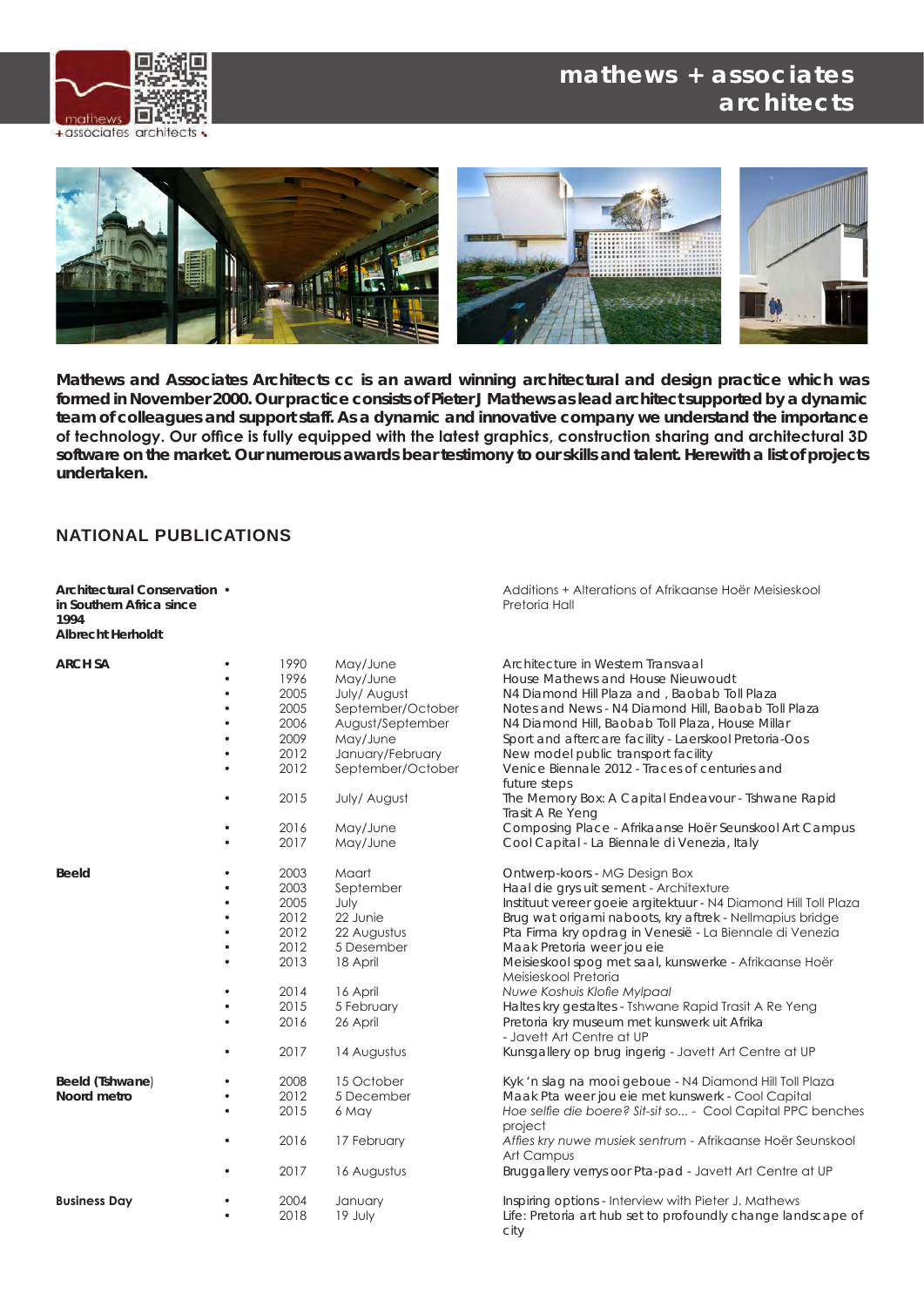

| <b>Concrete Trends</b>                                                               | ٠<br>$\bullet$        | 2000<br>2002<br>2009<br>2013                                                                                        | September<br>October<br>May<br>February                                                                                          | Concrete's soul stripped bare - House Olivier<br>For the love of concrete - House Stuart<br>An archi-sculpture - KEE Enterprises<br>Pushing the limits - Cool Capital PPC benches project                                                                                                                                                                                                                                                                                                                                                                                         |
|--------------------------------------------------------------------------------------|-----------------------|---------------------------------------------------------------------------------------------------------------------|----------------------------------------------------------------------------------------------------------------------------------|-----------------------------------------------------------------------------------------------------------------------------------------------------------------------------------------------------------------------------------------------------------------------------------------------------------------------------------------------------------------------------------------------------------------------------------------------------------------------------------------------------------------------------------------------------------------------------------|
| Condé Nast<br>House & Garden                                                         | ٠                     | 2001<br>2003<br>2018                                                                                                | May<br>August<br>May                                                                                                             | Summit House and House Bruyns<br>See me, feel me, touch me - Architexture<br>Set in stone - House Taylor                                                                                                                                                                                                                                                                                                                                                                                                                                                                          |
| <b>Construction World</b>                                                            | ٠                     | 2004                                                                                                                | May                                                                                                                              | Diamond Hill: new boundaries in plaza design - N4 Diamond<br>Hill Toll Plaza                                                                                                                                                                                                                                                                                                                                                                                                                                                                                                      |
| <b>Contemporary South</b><br>African Architecture<br>in a Landscape of<br>Transition | $\bullet$             | 2008                                                                                                                | November                                                                                                                         | House Millar, Baobab Toll Plaza, N4 Diamond Hill Toll Plaza                                                                                                                                                                                                                                                                                                                                                                                                                                                                                                                       |
| <b>DEKAT</b>                                                                         | ٠<br>٠<br>٠<br>٠<br>٠ | 1996<br>1998<br>1998<br>2002<br>2003<br>2007<br>2010<br>2011<br>2012<br>2016                                        | February<br>July<br>September<br>Spring<br>Winter<br>October<br>Summer<br>July/August<br>September/October<br>November/ December | Ligste Afrika - House Mathews no. 1<br>En in Afrika - House Mathews no. 2<br>Sing jy van geboue - Pretoria architects<br>Dinksketse - House Armstrong<br>Architexture<br>In finest detail<br>25 beste geboue by Pieter Mathews<br>'n Nuwe manier van dink - Laerskool Pretoria-Oos<br>Ontwerpgrense verdwyn - Nellmapius Bridge<br>Pretoria weer cool in Europa - Cool Capital                                                                                                                                                                                                    |
| Die Burger                                                                           |                       | 2008                                                                                                                | 14 February                                                                                                                      | Interview on Detail Housed                                                                                                                                                                                                                                                                                                                                                                                                                                                                                                                                                        |
| Die Wêreld                                                                           | ٠                     | 2005                                                                                                                | 22 May                                                                                                                           | Waarom lelik verdra?                                                                                                                                                                                                                                                                                                                                                                                                                                                                                                                                                              |
| <b>Designing Ways</b>                                                                | ٠<br>٠<br>$\bullet$   | 2003<br>2005<br>2007                                                                                                | October<br>October<br>February                                                                                                   | Books reviewed - Architexture<br>Steel awards - N4 Diamond Hill Toll Plaza<br>Living in the Sun: House Meintjies<br>Home Owners Association by Pieter J. Mathews                                                                                                                                                                                                                                                                                                                                                                                                                  |
| <b>Digest of South African</b><br>Architecture                                       | ٠<br>٠<br>٠<br>٠<br>٠ | 2000<br>2001<br>2005-2006<br>2005-2006<br>2006-2007<br>2009<br>2009<br>2013<br>2013<br>2013<br>2015<br>2016<br>2016 |                                                                                                                                  | House Mathews no. 2<br><b>House Combrink</b><br>N4 Diamond Hill Toll Plaza<br><b>House Millar</b><br>Damelin Campus, Rustenburg<br><b>Kee Enterprises</b><br>New sport and aftercare facility, Laerskool Pretoia Oos<br>New Nellmapius Bridge Facade<br>Addition to existing hall for Afrikaanse Hoër Meisieskool<br>Pretoria<br>New Clubhouse, Afrikaanse Hoër Meisieskool Pretoria<br>TRT : Line 2A Memory box Stations<br>Afrikaasne Hoër Seunskool Music Campus<br>The South African Pavilion at the 15the International<br>Architecture Exhibition at La Biennale di Venezia |
| <b>Elle Decoration</b>                                                               | ٠                     | 2001<br>2007<br>2009                                                                                                | Spring<br>Spring<br>Spring                                                                                                       | Sun trap - House Nixon<br>Bathrooms - House Mathews no.3<br>Ground control - Interview with Pieter J. Mathews                                                                                                                                                                                                                                                                                                                                                                                                                                                                     |
| <b>Engineering News</b>                                                              |                       | 2005                                                                                                                | August                                                                                                                           | Steel projects shine at awards ceremony - N4 Diamond Hill<br><b>Toll Plaza</b>                                                                                                                                                                                                                                                                                                                                                                                                                                                                                                    |













iidili m

0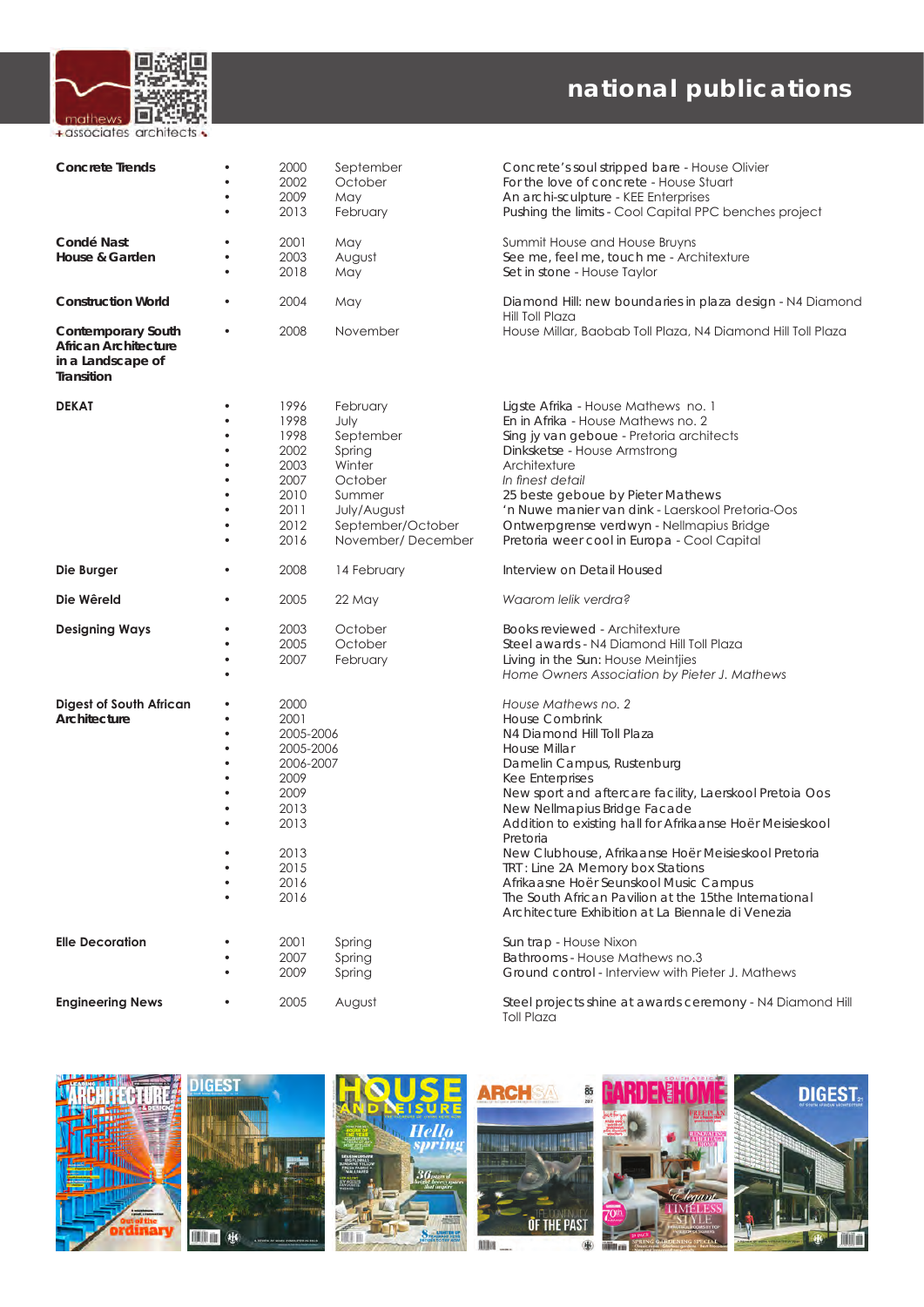

| <b>Essentials Magazine</b> | 2004                                                                                                                                                                                         | February                                                                                                                                                                                                                                               | I had a farmhouse in Africa - House Bellew                                                                                                                                                                                                                                                                                                                                                                                                                                                                                                                                                                                                                                                                                                                                                                                                                                                                                                                                                  |
|----------------------------|----------------------------------------------------------------------------------------------------------------------------------------------------------------------------------------------|--------------------------------------------------------------------------------------------------------------------------------------------------------------------------------------------------------------------------------------------------------|---------------------------------------------------------------------------------------------------------------------------------------------------------------------------------------------------------------------------------------------------------------------------------------------------------------------------------------------------------------------------------------------------------------------------------------------------------------------------------------------------------------------------------------------------------------------------------------------------------------------------------------------------------------------------------------------------------------------------------------------------------------------------------------------------------------------------------------------------------------------------------------------------------------------------------------------------------------------------------------------|
| <b>Financial Times</b>     | 2016                                                                                                                                                                                         |                                                                                                                                                                                                                                                        | Interview with Pieter Mathews                                                                                                                                                                                                                                                                                                                                                                                                                                                                                                                                                                                                                                                                                                                                                                                                                                                                                                                                                               |
| <b>Fine Living</b>         | 2004                                                                                                                                                                                         | Autumn                                                                                                                                                                                                                                                 | The light house - House Pietersen                                                                                                                                                                                                                                                                                                                                                                                                                                                                                                                                                                                                                                                                                                                                                                                                                                                                                                                                                           |
| Food & Home                | 2005<br>2005                                                                                                                                                                                 | March<br>September                                                                                                                                                                                                                                     | N4 Diamond Hill Toll Plaza<br>Easy living - House Mathews no. 3                                                                                                                                                                                                                                                                                                                                                                                                                                                                                                                                                                                                                                                                                                                                                                                                                                                                                                                             |
| Garden & Home              | 1998<br>1998<br>1999<br>1999<br>2000<br>2000<br>2001<br>2001<br>2002<br>2002<br>2003<br>2005<br>2005<br>2005<br>2005<br>2006<br>2006<br>2007<br>2009<br>2010<br>2010<br>2014<br>2015<br>2016 | January<br>December<br>June<br>October<br>January<br>March<br>July<br>August<br>October<br>November<br>October<br>February<br>February<br>February<br>May<br>January<br>September<br>April<br>April<br>April<br>Desember<br>March<br>July<br>September | A tuscan idyll - House Louw<br>The new 'mud'ernism - House Mathews no. 2<br>Illusions of space - House Nieuwoudt<br>Pull-out plan no. 1 and Starter House<br>Summit House - swimming pool<br>An Alternative to Tuscan - House Sheard<br>Bathing beauties - House Müller<br>Dare to be different - Garden & Home Decorex stand<br>Interior make-over<br>First impressions - House Sheard<br>Who what where when - Architexture<br>House Bothma<br>Pull-out plan no. 2<br>Cast in stone - House van der Westhuizen<br>Modern talking - House van der Westhuizen<br>Between the lines - House Meintjies<br>A one-bedroom 'getaway' house by the sea<br>Pull-out plan no. 3 plan holiday house<br>Pieter Mathews: 10 things he can't live without<br>Home comforts - House Pelser<br>Back to basics - KEE Enterprises<br>Town and country - House Roos<br>Courting country - House Uys<br>Close to nature - House Kleu<br>A Plan for life, invited to design the 70th birthday issue<br>feature |
| <b>Galvanizing Today</b>   | 2013                                                                                                                                                                                         |                                                                                                                                                                                                                                                        | Nellmapius Bridge                                                                                                                                                                                                                                                                                                                                                                                                                                                                                                                                                                                                                                                                                                                                                                                                                                                                                                                                                                           |
| <b>Grand Designs</b>       | 2009                                                                                                                                                                                         | December                                                                                                                                                                                                                                               | Bare necessities - House Prinsloo                                                                                                                                                                                                                                                                                                                                                                                                                                                                                                                                                                                                                                                                                                                                                                                                                                                                                                                                                           |
| Habitat                    | 1998<br>2004                                                                                                                                                                                 | July/August<br>January/February                                                                                                                                                                                                                        | African adventure - Lucent Technologies office interior<br>High summer - Architexture                                                                                                                                                                                                                                                                                                                                                                                                                                                                                                                                                                                                                                                                                                                                                                                                                                                                                                       |
| Home Owner                 | 2004<br>2005<br>2009<br>2009<br>2010<br>2012<br>2016                                                                                                                                         | November/December<br>May/June<br>August<br>October<br>March<br>June<br>June                                                                                                                                                                            | Striking splendour - Bondsure, House Willmans<br>Kitchen - House Meintjies<br>Rustic charm - House du Toit<br>Exclusively enthraling - House Malic<br>Eclectic excellence - Fusion Boutique Hotel<br>A welcoming glow - House Pelser<br>Home in trees - House Oosthuizen                                                                                                                                                                                                                                                                                                                                                                                                                                                                                                                                                                                                                                                                                                                    |
| House & Leisure            | 1998<br>1999<br>1999<br>2000<br>2000<br>2000<br>2001<br>2002                                                                                                                                 | March<br>January<br>March<br>May<br>July<br>September<br>July<br>April                                                                                                                                                                                 | A world away - House Louw<br>Building on a budget<br>Eastern Africa - House Mathews no. 2<br>New Vision - House Crabtree<br>Earth, wind and fire - House Smit<br><b>Basic Instinct - House Combrink</b><br>Free spirit - House Clacey<br>Natural selection - House Müller                                                                                                                                                                                                                                                                                                                                                                                                                                                                                                                                                                                                                                                                                                                   |



ንበ









m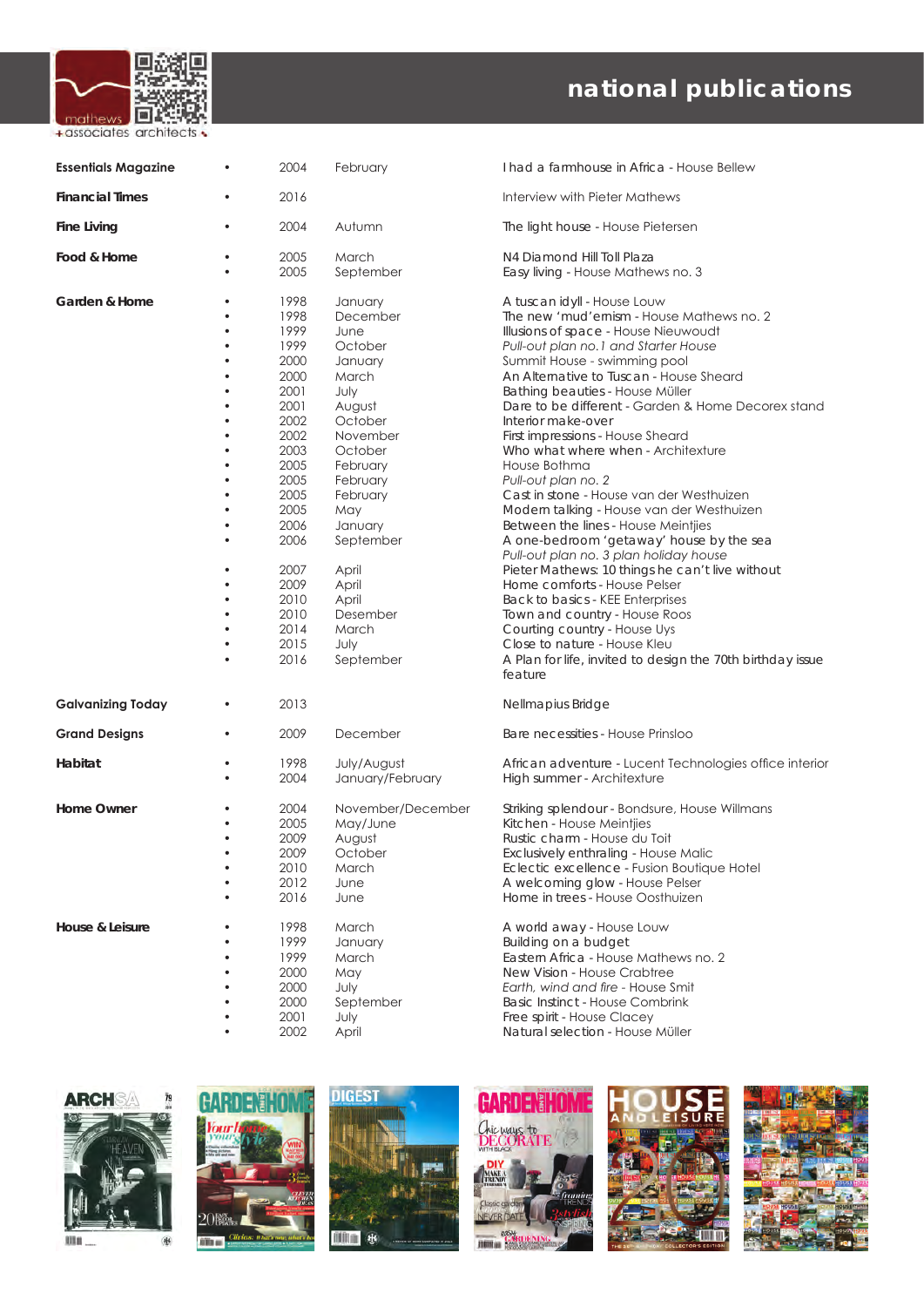

|                                                                              |           | 2003<br>2009<br>2009<br>2010<br>2011<br>2012<br>2013<br>2013<br>2014 | April<br>July<br>September<br>November<br>October<br>November<br>May<br>July<br>September         | High profilers - House Pelser<br>Spanish revolution - House Prinsloo<br>Tour de workforce - KEE Enterprises<br>Interview on Pretoria<br>SA star architects and their inspired buildings<br>Bridging the gap - Nellmapius Bridge<br>Country modern - House Fouché<br>Breaking ground - Afrikaanse Hoër Meisieskool Pretoria<br>New schools - Hoërskool Waterkloof New Student<br>Residence and Hub |
|------------------------------------------------------------------------------|-----------|----------------------------------------------------------------------|---------------------------------------------------------------------------------------------------|---------------------------------------------------------------------------------------------------------------------------------------------------------------------------------------------------------------------------------------------------------------------------------------------------------------------------------------------------------------------------------------------------|
| <b>INSIG</b>                                                                 |           | 2003<br>2006                                                         | August<br>September                                                                               | Leef meer - Architexture<br>Die st(r) and van ons argitektuur - House Millar                                                                                                                                                                                                                                                                                                                      |
| Leading Architecture                                                         | ٠         | 2003<br>2005<br>2006<br>2008<br>2015<br>2022                         | July/August<br>September/October<br>September/October<br>January<br>August/September<br>April/May | Original public landscaping structures - Baobab Toll Plaza<br>2005 SAISC Steel Awards - N4 Diamond Hill Toll Plaza<br>Architectural awards of excellence - House Millar<br>Profile of Pieter J Mathews<br>Simplify and intensify - Expo Milano 2015<br>Telling stories - NWU Vaal Triangle Campus Administration<br><b>Building</b>                                                               |
| Lifestyle Choice<br>Standard Bank 2005                                       |           |                                                                      |                                                                                                   | Consulting Architects for publication                                                                                                                                                                                                                                                                                                                                                             |
| <b>Lighting Design</b>                                                       |           | 2012                                                                 | November                                                                                          | Nellmapius Bridge                                                                                                                                                                                                                                                                                                                                                                                 |
| Living in the Sun                                                            |           | 2007                                                                 | February                                                                                          | Regional modernism - House Meintjies                                                                                                                                                                                                                                                                                                                                                              |
| <b>Manwees</b>                                                               |           | 2006                                                                 | October                                                                                           | Passies: Pieter J. Mathews                                                                                                                                                                                                                                                                                                                                                                        |
| Marie Claire                                                                 |           | 2002                                                                 | August                                                                                            | Living spaces - House Aucamp                                                                                                                                                                                                                                                                                                                                                                      |
| Men's Health                                                                 |           | 1999                                                                 | June                                                                                              | Some like it hot                                                                                                                                                                                                                                                                                                                                                                                  |
| Men's Health Living                                                          |           | 2007<br>2008                                                         | March/April<br>December                                                                           | Four seasons - House Nieuwoudt<br>Pushing boundaries - House Fenske                                                                                                                                                                                                                                                                                                                               |
| My week                                                                      |           | 2008<br>2009                                                         | 5 June<br>28 August                                                                               | Constructing design - Interview with Pieter J. Mathews<br>Northern Review: Fusion Boutique Hotel                                                                                                                                                                                                                                                                                                  |
| <b>One Hundred Buildings</b><br><b>Ten Years of Democracy</b><br>Ora Joubert | $\bullet$ | 2009<br>2009                                                         |                                                                                                   | <b>Baobab Toll Plaza</b><br>N4 Diamond Hill Toll Plaza                                                                                                                                                                                                                                                                                                                                            |
| Perdeby                                                                      |           | 2017                                                                 | 28 August                                                                                         | State of the Art centre - Javett Art Centre at UP                                                                                                                                                                                                                                                                                                                                                 |
| <b>Plascon Colour</b>                                                        |           | 2005<br>2006                                                         | Annual<br>Annual                                                                                  | External affairs - House Heroldt, House Aucamp,<br>House Mathews, House Nixon, House Armstrong<br>Colour with street value - House Nieuwoudt                                                                                                                                                                                                                                                      |
|                                                                              |           | 2009                                                                 | Annual                                                                                            | Interview with Pieter J. Mathews                                                                                                                                                                                                                                                                                                                                                                  |
| Pretoria News                                                                |           | 2007                                                                 | 1 February                                                                                        | Tollplazas designed with pizzazz - Babobab Tollgate and<br>N4 Diamond Hill Toll Plaza                                                                                                                                                                                                                                                                                                             |
|                                                                              |           | 2011<br>2013                                                         | 14 January<br>28 November                                                                         | A surprise around every little corner - Fusion Boutique Hotel<br>Facelift for Affies a bold and inspiring move - Afrikaanse Hoër<br>Meisieskool Pretoria                                                                                                                                                                                                                                          |
|                                                                              |           | 2014                                                                 | November                                                                                          | It's all systems go - Tshwane Rapid Transit A Re Yeng                                                                                                                                                                                                                                                                                                                                             |









**steel** CONSTRUCTION



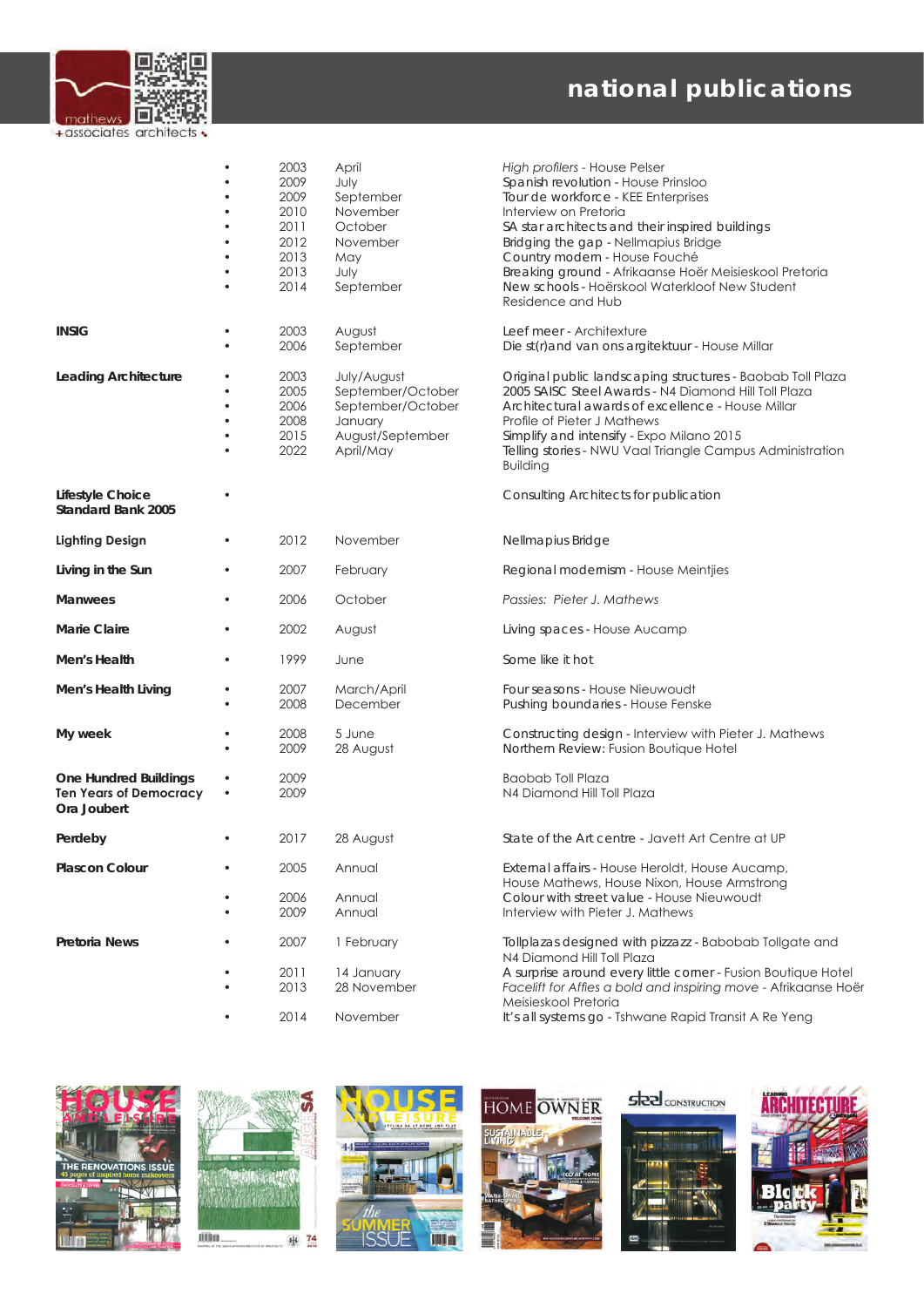

|                             |                | 2014                                         | 2 June                                                                                  | Lynnwood Road bridge to link Tuks campus - Javett Art<br>Centre at UP                                                                                                                                                                        |
|-----------------------------|----------------|----------------------------------------------|-----------------------------------------------------------------------------------------|----------------------------------------------------------------------------------------------------------------------------------------------------------------------------------------------------------------------------------------------|
|                             |                | 2015                                         | 7 April                                                                                 | Unique artworks at A Re Yeng stations - Tshwane Rapid<br>Transit A Re Yeng                                                                                                                                                                   |
|                             |                | 2016                                         | 6 March                                                                                 | Tuks builds a bridge to a brand new art centre<br>- Javett Art Centre at UP                                                                                                                                                                  |
|                             |                | 2017                                         | 6 April                                                                                 | Cool Cpital's meaningful public art displays - Cool Capital                                                                                                                                                                                  |
|                             |                | 2018                                         | 4 June                                                                                  | Art Centre rising by degrees - Javett Art Centre at UP                                                                                                                                                                                       |
| <b>Rapport Leef</b>         |                | 2002                                         | October                                                                                 | Afrika-sonlig - House van Straaten                                                                                                                                                                                                           |
| <b>Record Oos</b>           |                | 2009<br>2017                                 | 27 November<br>25 Augustus                                                              | Metro unveils BRT designs - Tshwane Rapid Transit A Re Yeng<br>University of Pretoria bridging the art gap - Jovett Art Centre                                                                                                               |
| Rooi Rose                   | ٠              | 1999<br>1999<br>1999<br>1999<br>2000<br>2003 | 20 January<br>28 April<br>26 Mei<br>10 November<br>15 Maart<br>May                      | 'n Plaashuis van hout en klip - Farmhouse Beaurain<br>Sjiek eenvoud - House Slabbert<br>Uit eie bodem - House Mathews no. 2<br>Ryk aan klip en kleur - House Whitlie<br>Melanie's coffee shop interior<br>Met lig en ruimte - House Richards |
| <b>SA Interior Design</b>   | ٠<br>$\bullet$ | 1998<br>1999<br>2000<br>2002<br>2003         | October/November<br>June/July<br>August/September<br>February/March<br>October/November | Long distance - Lucent Technologies office interior<br>Natural Glitz - Sunglitz hair salon, interior<br>Style Maestros: SA's top architects<br>Nature's way - House Combrink<br>Bookish things - Architexture                                |
| Sarie                       | $\bullet$      | 2002<br>2004                                 | September<br>October                                                                    | So aards - House Müller<br>Lui dae om die water - House Pietersen                                                                                                                                                                            |
| Sarie Woon                  |                | 2010, 2011                                   |                                                                                         | 'n Man met 'n plan - Interview with Pieter J. Mathews                                                                                                                                                                                        |
| <b>Steel Construction</b>   | $\bullet$<br>٠ | 2005<br>2012<br>2013<br>2013<br>2015<br>2016 |                                                                                         | Steel awards 2005 overall winners - N4 Diamond Hill Toll Plazd<br>Laerskool Pretoria-Oos tennis clubhouse<br>House Roos<br>Nellmapius Bridge<br>TRT Line 1A Tshwane Rapid Transport - A Re Yeng<br><b>Tshwane Rapid Transit Stations</b>     |
| Style                       |                | 2001<br>2001                                 | May<br>Décor                                                                            | East in Africa - House Munro<br>Trendsetters - House Müller                                                                                                                                                                                  |
| <b>Sunday Times Home</b>    | $\bullet$      | 2013<br>2014                                 | February<br>May                                                                         | Through the keyhole - Interview with Pieter J. Mathews<br>The Home Weekly interview - Interview with Pieter J.<br>Mathews                                                                                                                    |
| Sunday Times Lifestyle      |                | 2018                                         | 19 August                                                                               | Born from the stone - House Taylor                                                                                                                                                                                                           |
| <b>Sunday Times</b>         |                | 2006                                         | December                                                                                | Bathroom - House Mathews                                                                                                                                                                                                                     |
| Neighbourhood               |                | 2016                                         | 14 August                                                                               | Cover photograph - Nellmapius bridge                                                                                                                                                                                                         |
| <b>Top Billing Magazine</b> |                | 2010                                         | June                                                                                    | Bright light ideas - House Malic                                                                                                                                                                                                             |
| <b>Top Huis</b>             | ٠<br>٠         | 2005<br>2005<br>2005<br>2006                 | March<br>April<br>April<br>April/May                                                    | Verfrissende eenvoud - Bondsure<br>Ruimtehuis - House Pretorius<br>Onthouhuis - House Richards<br>Kasteel van Klei - House van der Vyfer                                                                                                     |
| True Love                   | $\bullet$      | 2009                                         | April                                                                                   | A family affair - House Legae                                                                                                                                                                                                                |











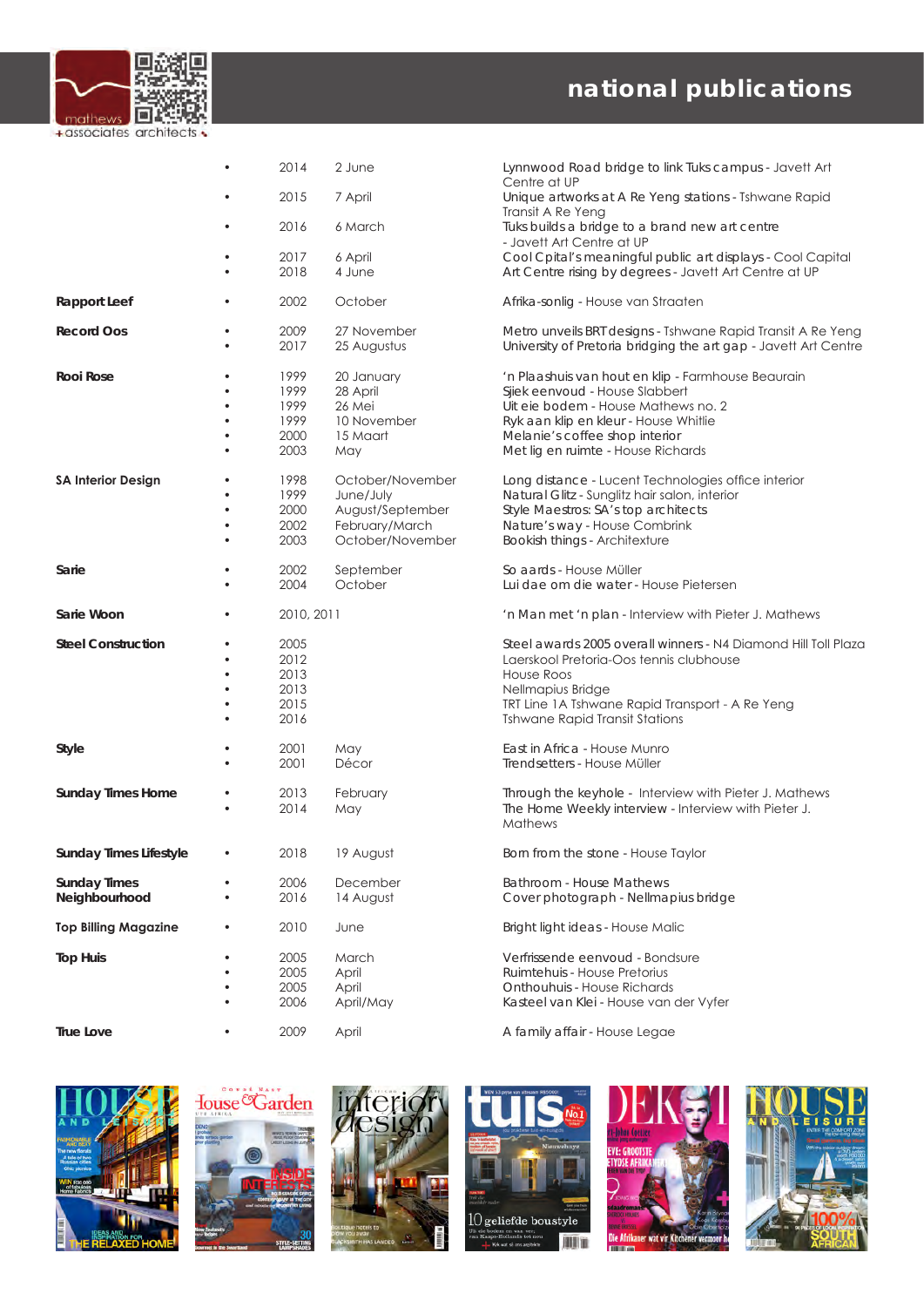

| <b>Tuin Paleis</b> | ٠                                                 | 2004<br>2004<br>2006<br>2007<br>2008                                                         | April/May<br>November<br>March<br>December<br>April                                                                                                | Natuurlike wonder - House Pelser<br>Luukse laeveld juweel - House Kruger<br>Modern en vars - House Pretorius<br>Vyf van die beste - Pieter J. Mathews<br>Kollig op 'n argitek - Interview with Pieter J. Mathews                                                                                                                                                                                                      |
|--------------------|---------------------------------------------------|----------------------------------------------------------------------------------------------|----------------------------------------------------------------------------------------------------------------------------------------------------|-----------------------------------------------------------------------------------------------------------------------------------------------------------------------------------------------------------------------------------------------------------------------------------------------------------------------------------------------------------------------------------------------------------------------|
| Tuis/Home          | ٠<br>٠                                            | 2008<br>2013                                                                                 | January<br>July                                                                                                                                    | Maak jou ingang vriendelik - House Pienaar<br>Our architects say - Interview with Pieter J. Mathews                                                                                                                                                                                                                                                                                                                   |
| Tukkie             | ٠                                                 | 2017                                                                                         | Vol 23, nr. 2                                                                                                                                      | Sewe masiewe balke vir die Javett-UP - Jovett Art Centre                                                                                                                                                                                                                                                                                                                                                              |
| <b>VISI</b>        | ٠<br>٠<br>٠<br>٠<br>٠<br>٠<br>٠<br>٠<br>$\bullet$ | 2000<br>2002<br>2005<br>2006<br>2006<br>2006<br>2006<br>2010<br>2011<br>2016<br>2017<br>2020 | Winter<br>Spring<br>Spring<br>Summer<br>Autum<br>Autum<br>October<br>October<br>Winter<br>August/September<br>October/November<br>Desember/January | Beton vesting - Summit House<br>Spelenderwys - House Armstrong<br>'n Huis op rots gebou - House Millar<br>Boomhuis - House Nataniël<br>Talking tolls - N4 Diamond Hill and Baobab Toll Plazas<br>Pros in the know<br>Lafarge pop-up<br>Larger than life - House Taylor<br>Sky light - House Oosthuizen<br>La Biennale di Venezia, Italy<br>The Second Story - Oaktree Studios<br>Simplexity in the city - Albé's Barn |
| Volksblad          | ٠                                                 | 2006                                                                                         | June                                                                                                                                               | Kom sien bekendes se huise - House Taylor, House Natanië<br>House Millar, House Nieuwoudt                                                                                                                                                                                                                                                                                                                             |











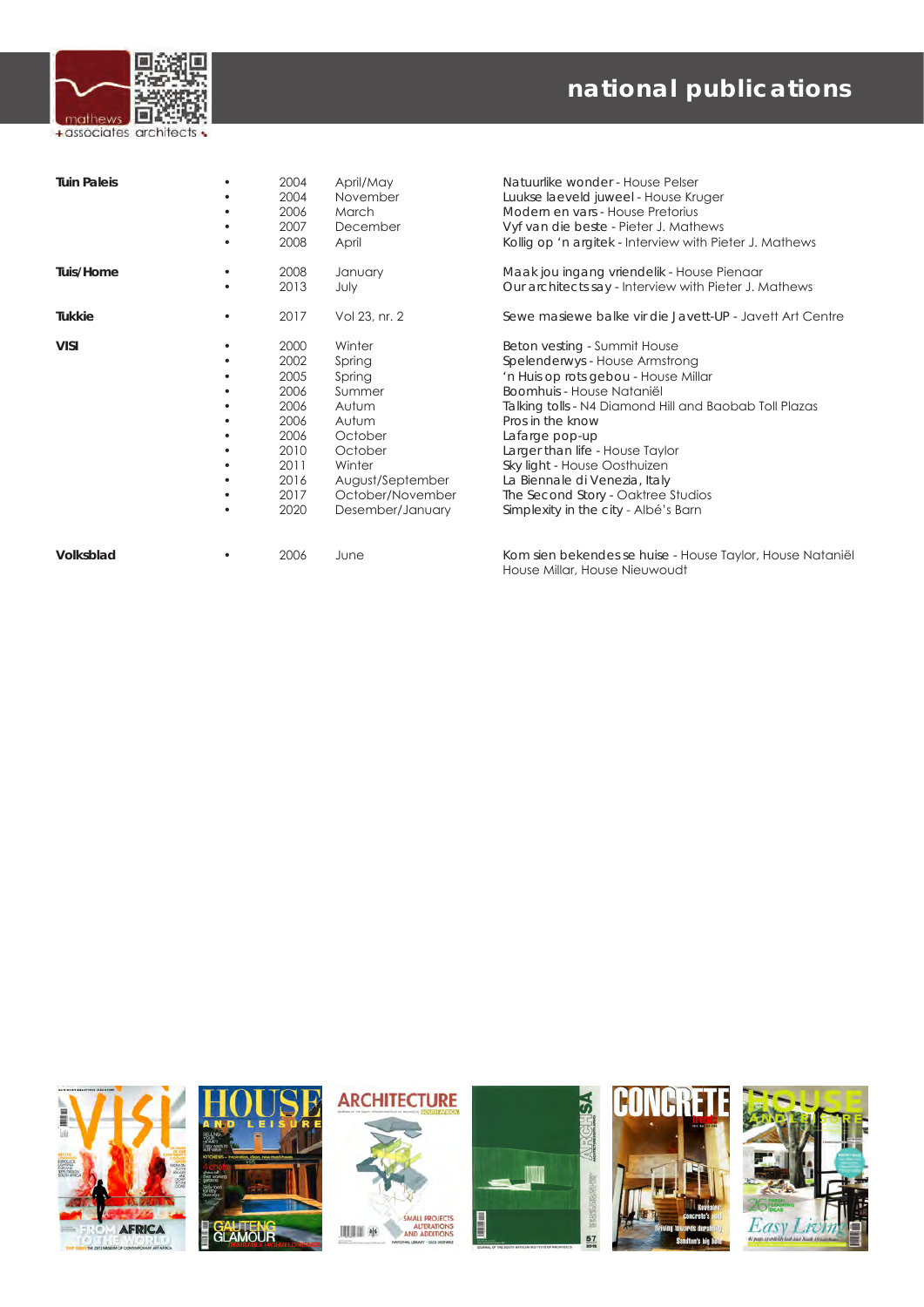

**INTERNATIONAL PUBLICATIONS**

| <b>Greece Marie Claire Living</b><br>France Maison (i.e Journal de la)       | $\bullet$                           | 2007<br>2007         | December - House Crabtree<br>October - House Combrink                                                                                                                 |
|------------------------------------------------------------------------------|-------------------------------------|----------------------|-----------------------------------------------------------------------------------------------------------------------------------------------------------------------|
| <b>Architectural Highlights</b><br>Beijing                                   | $\bullet$<br>$\bullet$<br>$\bullet$ | 2010<br>2010<br>2010 | House Millar, Nelspruit<br><b>KEE Enterprises, Pretoria</b><br>House Taylor, Pretoria                                                                                 |
| <b>Grand Designs UK Atlas</b>                                                |                                     | 2009                 | December - House Prinsloo, Pretoria                                                                                                                                   |
| <b>Phaidon Atlas Electronic UK</b>                                           | $\bullet$<br>$\bullet$              |                      | Afrikaanse Hoër Meisieskool Pretoria Hall<br><b>BAOBAB Toll Plaza</b><br>House Fouché                                                                                 |
| <b>Traces of Centuries</b><br>+ Future Steps                                 | $\bullet$                           | 2014                 | Nellmapius Bridge, sponsored by SANRAL                                                                                                                                |
| <b>World Architecture</b><br><b>Madison, Hong Kong</b>                       | $\bullet$                           | 2013                 | KEE Enterprises office building                                                                                                                                       |
| <b>Streets and Squares</b><br>Art Power, Shenzhen China                      |                                     | 2012                 | Urban Maze, Lafarge                                                                                                                                                   |
| <b>Architecture Guide</b><br>South Africa. DOM Publishers<br>Berlin. Germany | $\bullet$                           | 2014                 | Tshwane Rapid Transit Memory Box Station                                                                                                                              |
| La Biennale Venezia,<br>Italy                                                | $\bullet$                           | 2016                 | Reporting from the front official catalogue Cool Capital Project                                                                                                      |
| <b>Gaurdian UK (online)</b>                                                  | $\bullet$                           | 2016                 | Pieter Mathews - The Alternative City Guide to Pretoria<br>(https://www.theguardian.com/travel/2016/mar/10/alternative-city-guide-<br>pretoria-south-africa-holidays) |
| Wallpaper (online)                                                           |                                     | 2016                 | <b>Biennale's National participations</b><br>(https://www.wallpaper.com/wetourthe globe)                                                                              |
| <b>ARCH Daily</b>                                                            |                                     | 2016                 | South African Pavilions - Cool Capital: Inside South Africa's Pavilion at the 2016<br>Venice Biennale<br>(https://www.archdaily.com/tag/south-african-pavilion)       |
| <b>BRAVACASA (Cover),</b><br><b>Bulgaria</b>                                 |                                     | 2018                 | Volume 137 - House Taylor                                                                                                                                             |
| <b>ArchDaily</b>                                                             | $\bullet$                           | 2020                 | Javett Art Centre / Mathews + Associates Architects                                                                                                                   |